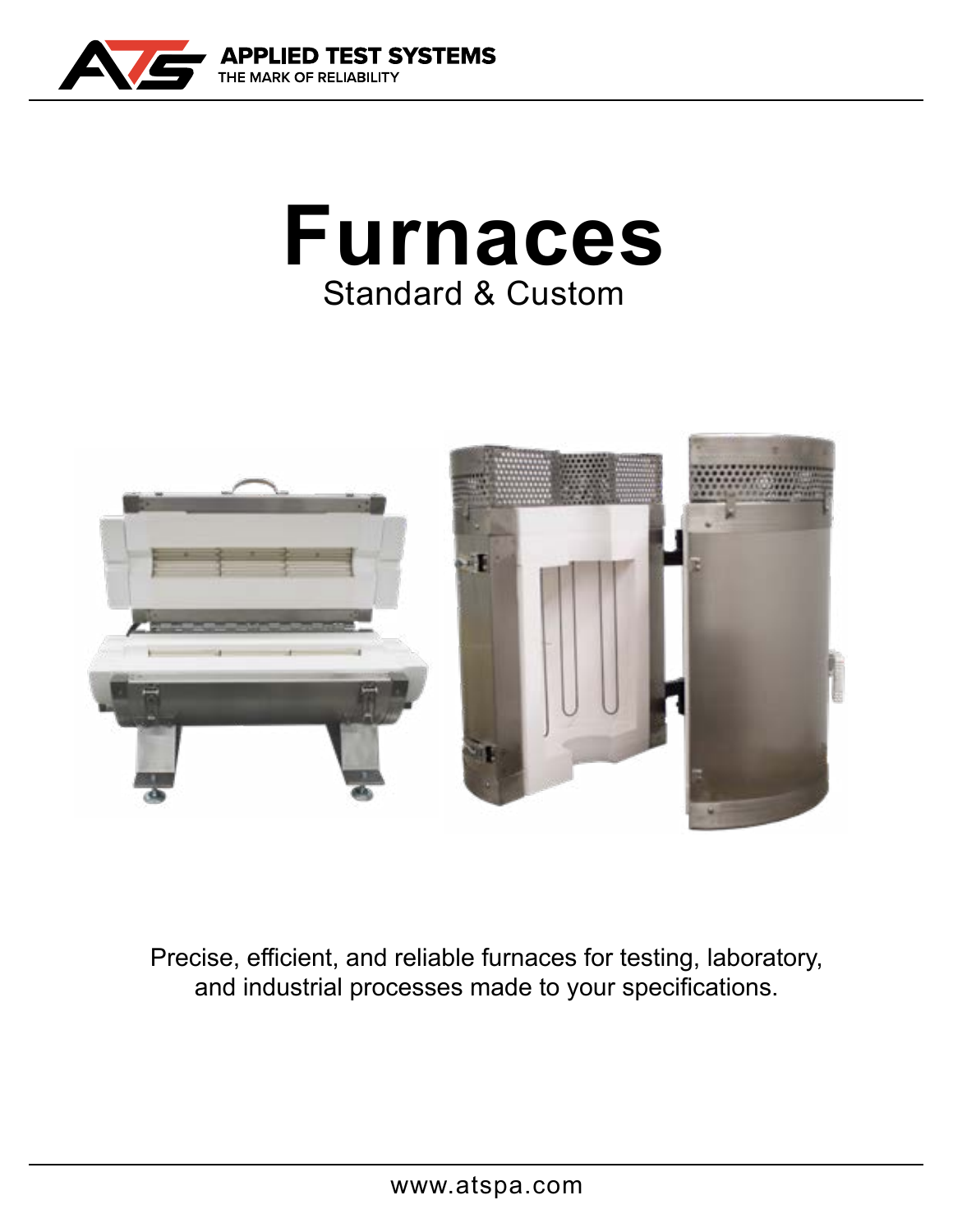

### **Contents**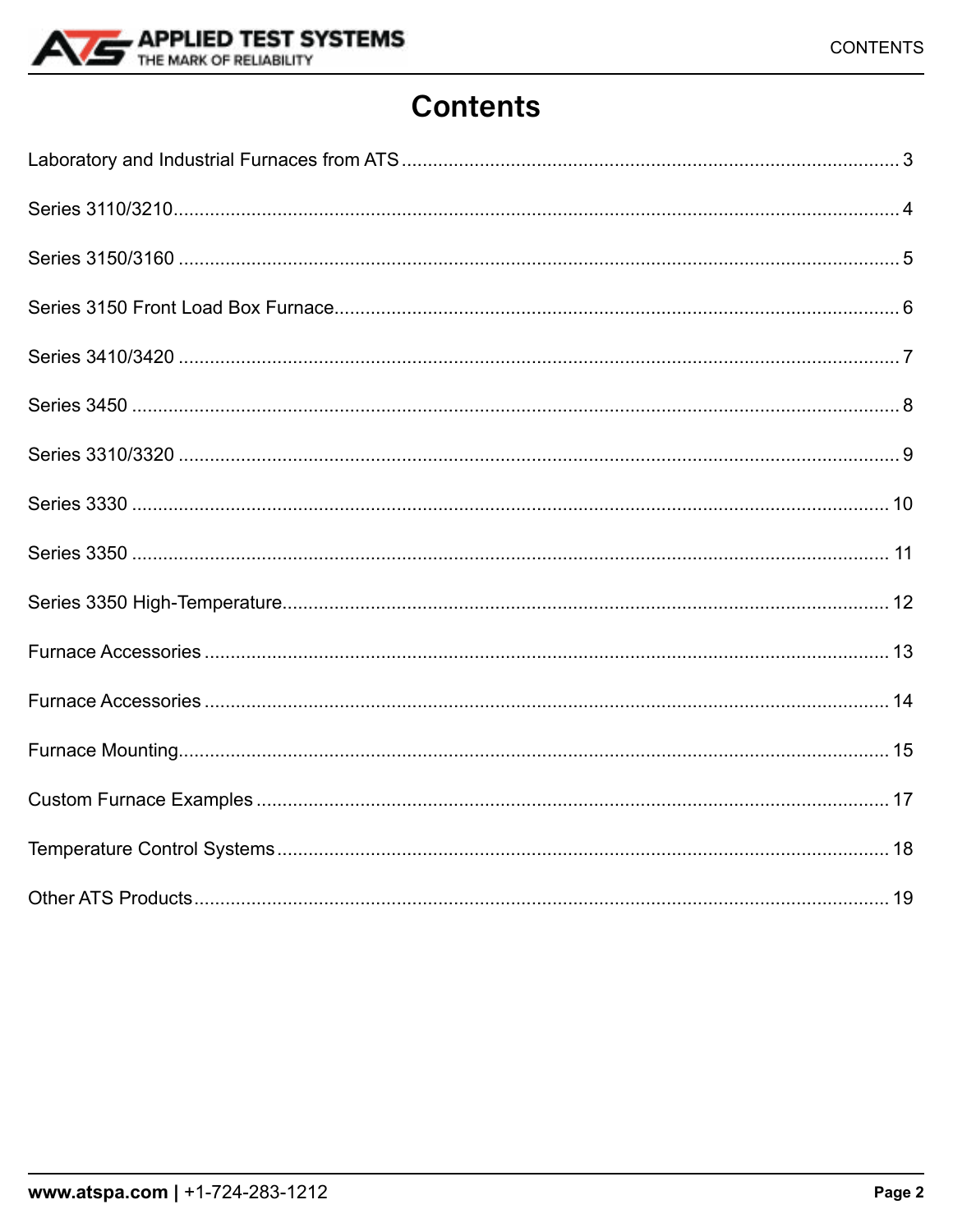<span id="page-2-0"></span>

### **Laboratory and Industrial Furnaces from ATS**

Since 1965, Applied Test Systems (ATS) has been working to create an unmatched line of precise and affordable materials testing equipment. A large part of this effort has been in the field of high-temperature testing and production. As a result of over 50 years of research, development, design, testing, and re-testing, ATS has created a complete line of furnaces and high-temperature accessory items that is unmatched in quality, versatility, and reliability.

The standard line of ATS furnaces has been designed for general laboratory use and also for testing to ASTM standards and other specifications. All ATS furnaces are constructed to customer requirements in a wide variety of diameters, lengths, sizes, and configurations, and are shipped complete with mounting brackets and accessory equipment. Heating elements are provided in various materials and configurations depending upon temperature requirements and the specific application. Furnaces have been designed for easy replacement of failed elements in the laboratory, saving you time and money.

Outstanding design features such as the use of low K-factor vacuum-cast ceramic fiber insulation and low watt-density heating elements providing significant advantages and benefits to the user, including reduced power consumption, faster heatup, longer element life, and lower shell temperatures.

Several different furnace designs are available, including tube, split tube, box, split box, hightemperature, low-profile, silicon carbide, molybdenum, and controlled-atmosphere. All are described separately in this bulletin along with furnace accessories, mounting arrangements, components, and retorts. This bulletin also demonstrates the custom design capabilities for which ATS has become known for worldwide. With over 50 years of design experience in custom testing equipment, ATS is sure to provide you with an ideal solution for all of your high-temperature testing and manufacturing needs.

In addition to furnaces, ATS manufactures a complete line of laboratory testing machines and accessories, including universal testing machines, creep/stress-rupture test frames, convection ovens/cryogenic cooling chambers, pressure testing systems, asphalt testing equipment, and sealant testers. As well as parts including grips, fixtures, load train components, extensometers, ultrasonic reference standards, and more. Choose ATS for all of your materials testing needs, the equipment delivered to your facility will meet all of your expectations.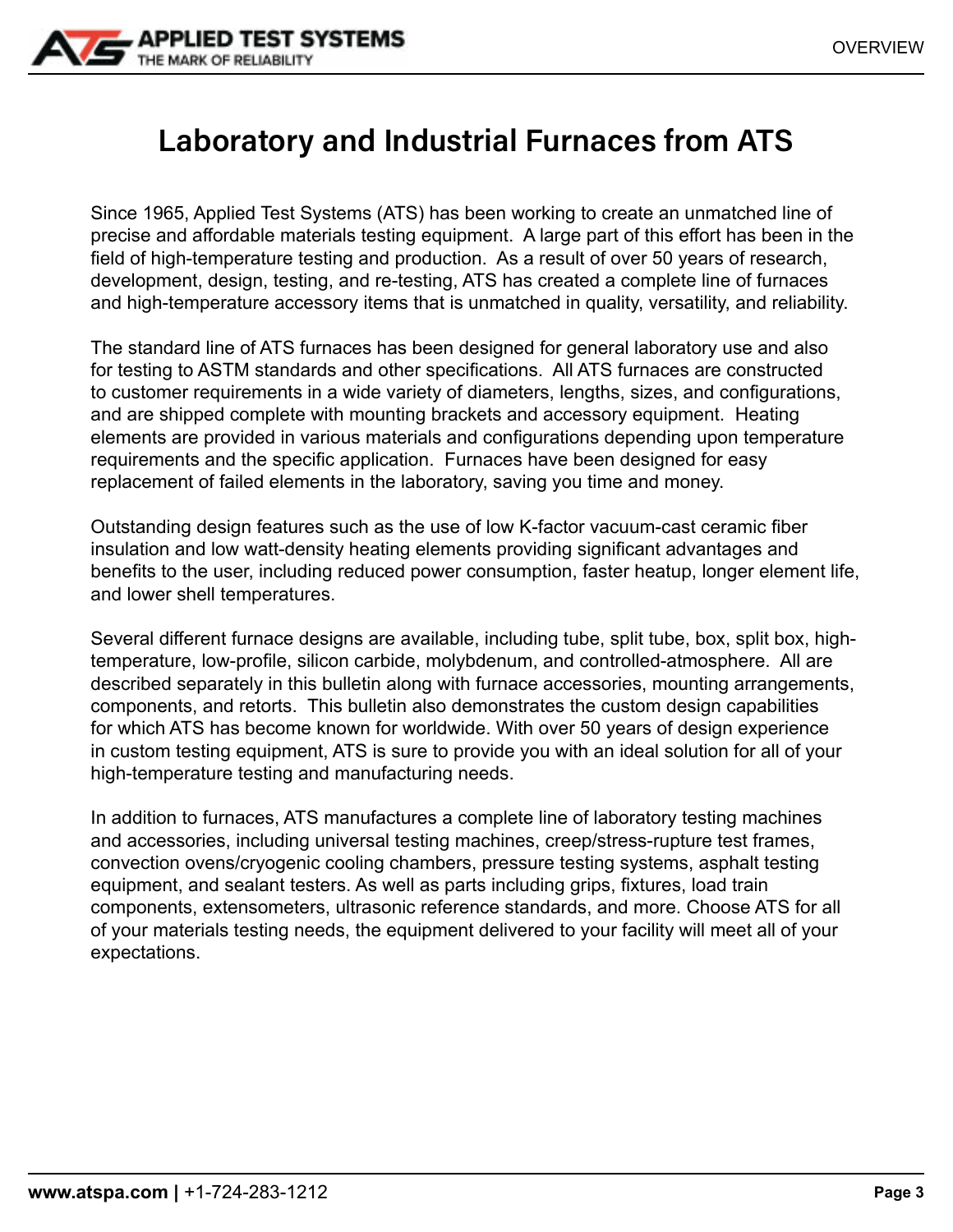<span id="page-3-0"></span>

## **Series 3110/3210 Tube & Split Tube Furnace**

ATS Series 3110/3210 Tube and Split Tube Furnaces are by far our most popular line. This series has been carefuly designed and refined, making it one of the most reliable and efficient laboratory furnaces available on the market today. Use these furnaces in conjunction with various materials testing machines, incorporated in gas processing systems, stand alone, and in many other applications.



#### **Features**

- Custom built-to-order to your specific requirements
- Low K-factor vacuum-cast ceramic fiber insulation
- Stainless steel shell and end flanges
- Replaceable heating elements
- Wide selection of available diameters, lengths, mounting arrangements, and accessory equipment
- Variety of configurations, including, isothermal, gradient, adiabatic, and others
- Available options and accessories include heat-equalizing liners, extensometer slots and mounting flats, thermocouples, end caps, viewports, gas ports, cast bronze or ceramic fiber heating elements, retorts, and more.

#### **Product Specifications:**

| For service to<br>1650°F (900°C) | For service to<br>2000°F (1100°C) | For service to<br>2200°F (1200°C) |
|----------------------------------|-----------------------------------|-----------------------------------|
| I.D. x O.D. (in)                 | I.D. x O.D. (in)                  | I.D. x O.D.                       |
| $0.75 \times 6.0$                | $0.75 \times 8.0$                 | $0.75 \times 10.0$                |
| $1.00 \times 6.0$                | $1.00 \times 8.0$                 | $1.00 \times 10.0$                |
| $1.25 \times 6.0$                | $1.25 \times 8.0$                 | $1.25 \times 10.0$                |
| $1.62 \times 8.0$                | $1.62 \times 10.0$                | $1.62 \times 12.0$                |
| $2.00 \times 8.0$                | $2.00 \times 10.0$                | $2.00 \times 12.0$                |
| $2.38 \times 8.0$                | 2.38 x 10.0                       | 2.38 x 12.0                       |
| $3.00 \times 8.0$                | $3.00 \times 10.0$                | $3.00 \times 12.0$                |
| $3.75 \times 10.0$               | $3.75 \times 12.0$                | $3.75 \times 14.0$                |
| $5.00 \times 12.0$               | $5.00 \times 14.0$                | $5.00 \times 16.0$                |
| $5.50 \times 12.0$               | $5.50 \times 14.0$                | $5.50 \times 16.0$                |
| $6.00 \times 12.0$               | $6.00 \times 14.0$                | $6.00 \times 16.0$                |
| $7.00 \times 12.0$               | $7.00 \times 14.0$                | $7.00 \times 16.0$                |
| $8.25 \times 16.0$               | $8.25 \times 18.0$                | $8.25 \times 20.0$                |
| $12.0 \times 20.0$               | $12.0 \times 22.0$                | $12.0 \times 24.0$                |

#### **Series 3110/3210**

- Other sizes supplied on request
- Length & zone construction made to order
- Heating elements and temperature range: Nichrome: 1850°F (1000°C) Kanthal A1: 2200°F (1200°C)
- NRTL and CE Listed (in standard configurations, selected sizes only, with approved control system)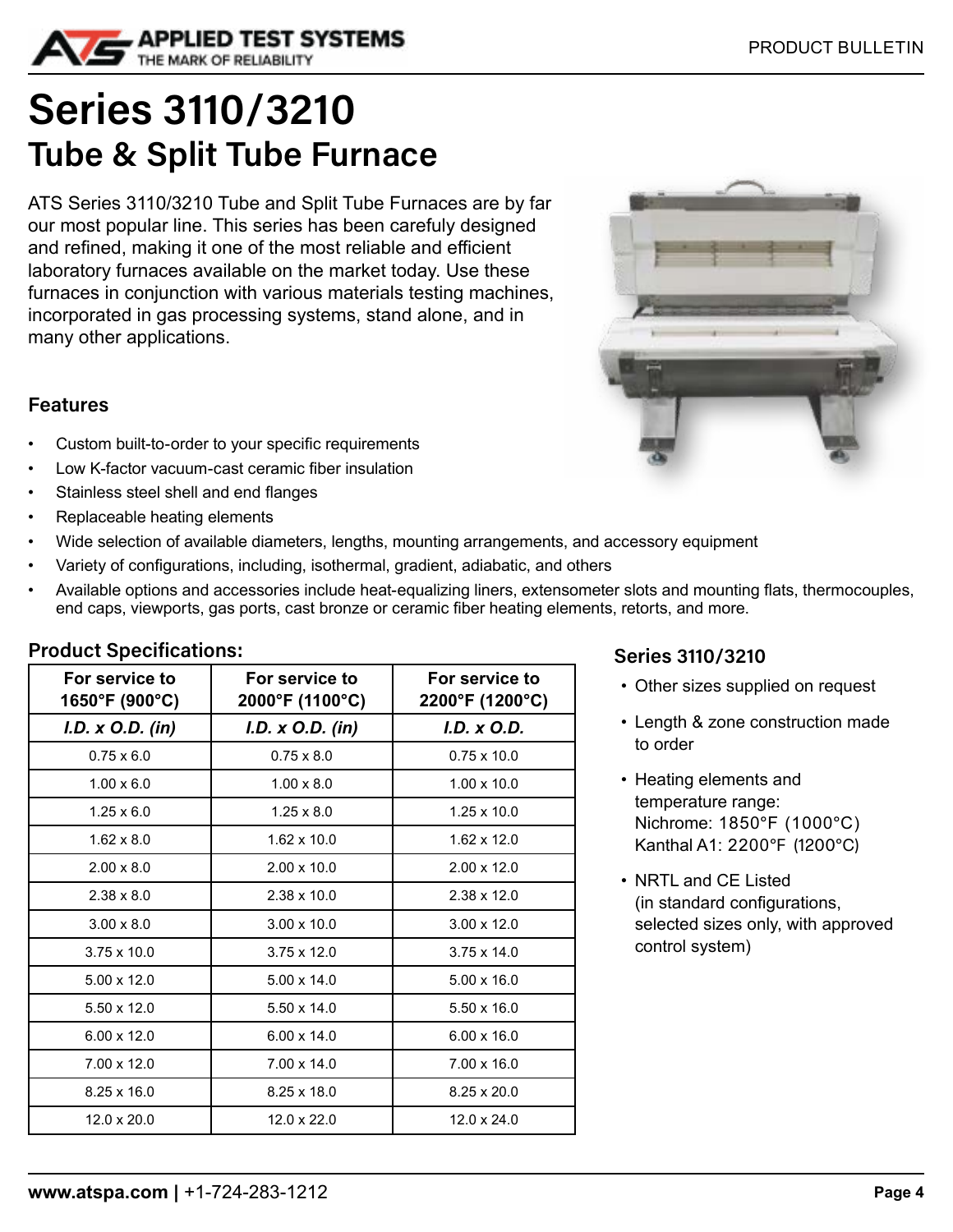<span id="page-4-0"></span>

### **Series 3150/3160 Box & Split Box Furnace**



ATS Series 3150/3160 Box and Split Box furnaces are the box style counterpart to our Series 3110/3210 tube and split tube series, these furnaces share a number of the same advanced design and construction features.

#### **Features:**

- Custom built-to-order to your specific requirements
- Low K-factor vacuum-cast ceramic fiber insulation
- Stainless steel shell
- Replacement elements are available
- All Series 3150/3160 Furnaces have a maximum temperature rating of 1200°C (2192°F)
- Standard replaceable ceramic hearth plate
- Wide selection of available widths, heights, and depths, mounting arrangements, and accessory equipment
- Available options and accessories include heatequalizing liners, extensometer slots and mounting flats, thermocouples, end caps, viewports, gas ports, cast bronze or ceramic fiber heating elements, retorts, and more.

#### **Product Specifications:**

| <b>STANDARD MODELS: SERIES 3150 BOX FURNACES</b> |                                      |                  |              |  |  |
|--------------------------------------------------|--------------------------------------|------------------|--------------|--|--|
| <b>Internal Size (in)</b><br>(WxHxD)             | <b>External Size (in)</b><br>(WxHxD) | Power<br>(Watts) | <b>Volts</b> |  |  |
| $5.5 \times 6.5 \times 6$                        | 14.5 x 15.0 x 18.25                  | 1770             | 115          |  |  |
| $5.5 \times 6.5 \times 12$                       | 14.5 x 15.0 x 21.25                  | 2460             | 230          |  |  |
| $7.5 \times 8.75 \times 7$                       | 16.5 x 17.25 x 19.25                 | 2040             | 115          |  |  |
| $7.5 \times 8.75 \times 14$                      | 16.5 x 17.25 x 26.25                 | 4080             | 230          |  |  |
| $10 \times 10 \times 12$                         | 19.0 x 18.5 x 24.25                  | 5100             | 230          |  |  |
| $10 \times 10 \times 16$                         | 19.0 x 18.5 x 28.25                  | 5700             | 230          |  |  |
| 12 x 13.5 x 12                                   | 21.0 x 22.0 x 24.25                  | 6000             | 230          |  |  |
| 12 x 13.5 x 18                                   | 21.0 x 22.0 x 30.25                  | 9000             | 230          |  |  |

#### **STANDARD MODELS: SERIES 3160 BOX FURNACES**

| Internal Size (in)<br>(WxHxD) | Heat<br><b>Zones</b> | <b>External Size (in)</b><br>(WxHxD) | <b>Power</b><br>(Watts) | <b>Volts</b> |
|-------------------------------|----------------------|--------------------------------------|-------------------------|--------------|
| 6x6x6                         | 1                    | $12.5 \times 10.0 \times 12.5$       | 2360                    | 115/230      |
| $6 \times 12 \times 6$        | 3                    | $12.5 \times 16.0 \times 12.5$       | 4680                    | 115/230      |
| $7.5 \times 7 \times 7.5$     | 1                    | 14.75 x 11.0 x 14.75                 | 2720                    | 115/230      |
| $7.5 \times 15 \times 7.5$    | 3                    | 14.75 x 19.0 x 14.75                 | 5830                    | 115/230      |
| $10 \times 12 \times 10$      | 1                    | $17.5 \times 16.0 \times 17.5$       | 6600                    | 230          |
| $10 \times 18 \times 10$      | 3                    | $17.5 \times 22.0 \times 17.5$       | 9900                    | 230          |
| 12 x 12 x 12                  | 1                    | $19.5 \times 16.0 \times 19.5$       | 8000                    | 230          |
| 12 x 24 x 12                  | 3                    | $19.5 \times 28.0 \times 19.5$       | 16000                   | 230          |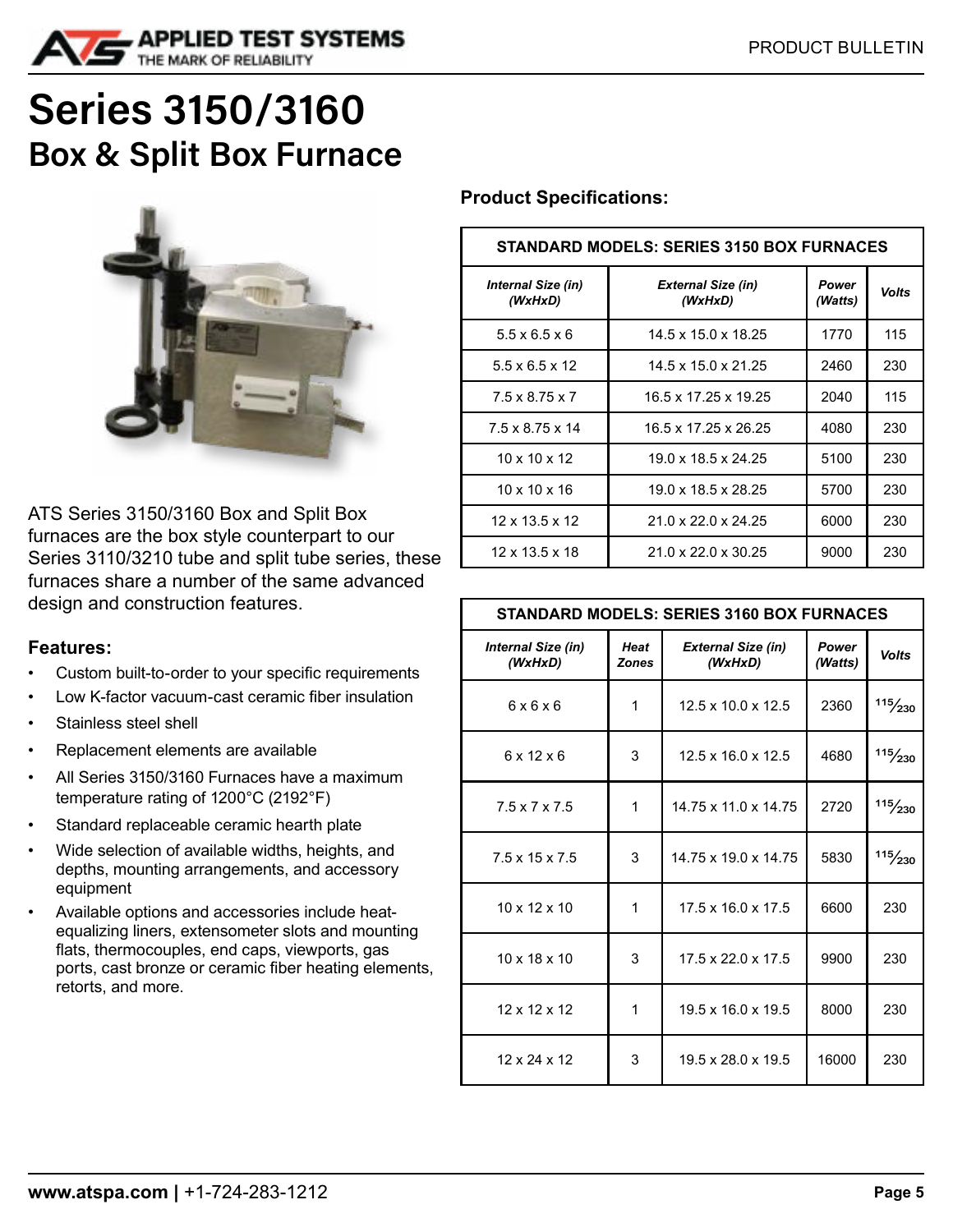<span id="page-5-0"></span>

## **Series 3150 Front Load Box Furnace For AMS 2750 Testing**

ATS Series 3150 for AMS 2750 Box Furnace is a specially enhanced furnace using our time proven design of the standard 3150 box furnace with improved heating uniformity features. Tailored around those who are working with the AMS 2750 requirements, this furnace has a supplied port for the customer's thermocouples during the TUS. The port reduces damage to insulation, which is important in maintaining the furnace performance. There are 3 areas that cause failures during uniformity testing: burned out elements, wear to the door, and wear to the front face of the furnace. We have addressed these issues by supplying a long lasting hardboard insulation on the front, and an easily replaceable blanket fiber lined door. If the time ever comes that the elements need to be changed, it's as simple as unwiring the terminals and pulling them out.



#### **Features:**

- Standard construction features include a durable stainless steel shell and ceramic fiber insulation
- Replacement elements are available
- All Series 3150 Box Furnaces have a maximum temperature rating of 1200°C (2192°F)
- Standard replaceable ceramic hearth plate

#### **Product Specifications:**

| Internal Size Options:        | 12" W x $13\frac{1}{2}$ " H x 12" D (other sizes available)   |
|-------------------------------|---------------------------------------------------------------|
| Inside Class 2 Area           | 8" W x 8" H x 8" D (other sizes available)                    |
| <b>External Size Options:</b> | 21" W x 22" H x 22 <sup>3</sup> /4" D (other sizes available) |
| Mounting                      | Leg levelers for benchtop use                                 |
| Elements                      | Kanthal A1                                                    |
| Power                         | 230V 1PH, 5000 Watts, 21.7 AMP (may vary based on size)       |

#### **Exclusive Features:**



Blanket filled door for a positive seal that allows for easy customer replacement.



Ceramic tube port for thermocouples during temperature survey. When not in use, an insulating plug is supplied.



Wall mounted elements for easy access with no insulation removal required for replacement.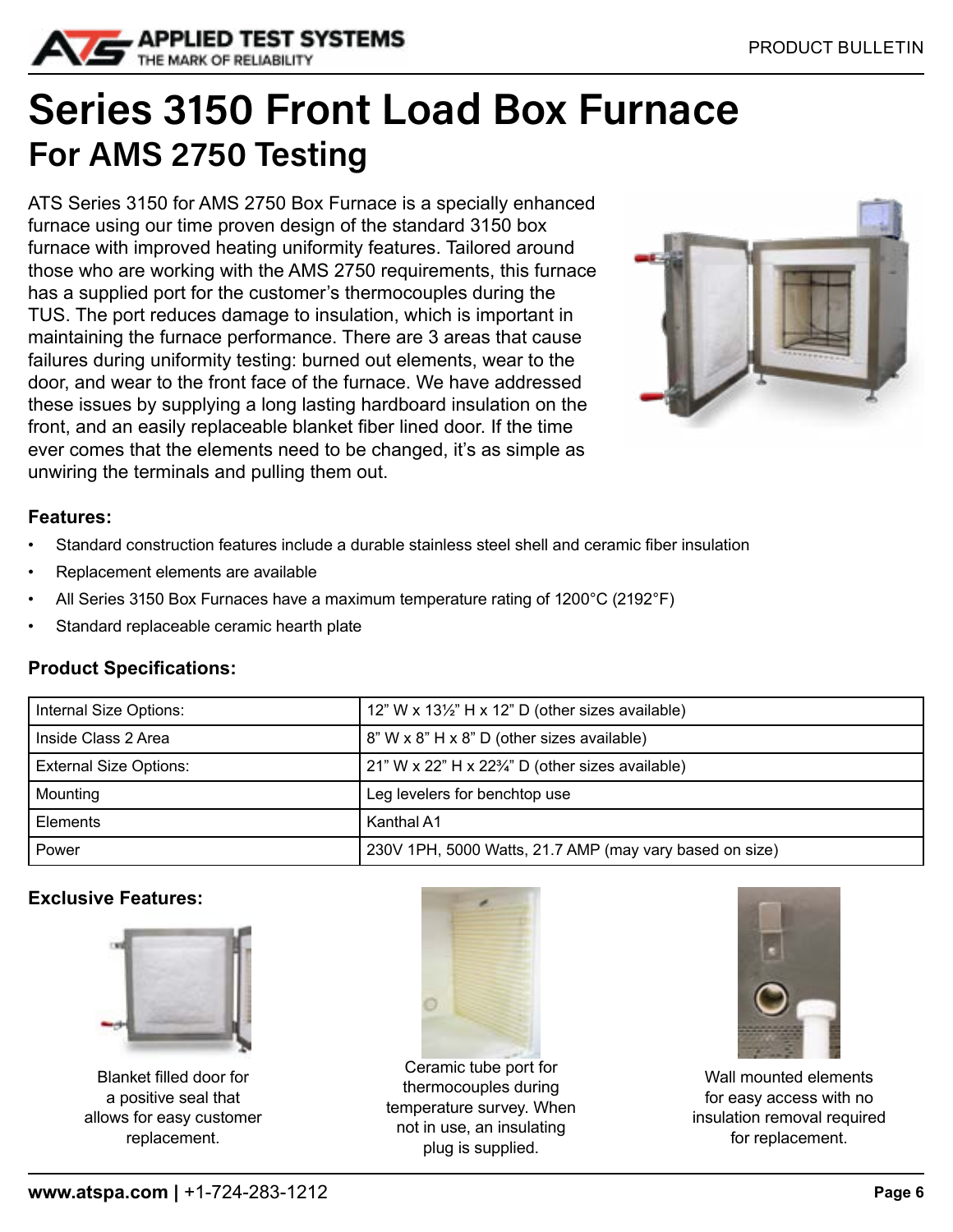<span id="page-6-0"></span>

## **Series 3410/3420 Silicon Carbide Tube & Split Tube Furnace**

ATS Series 3410 and 3420 Silicon Carbide Tube and Split Tube Furnaces are a line of steady heat-up, high-efficiency furnaces for operating temperatures up to 2800°F (1540°C). As opposed to the rapid heat-up rates offered by the ATS Series 3300 high-temperature models (see page 11), this series has been designed for a more slow and steady heatup, useful for operations involving many types of materials.

#### **Features:**

- Custom built-to-order to your specific requirements
- Low K-factor vacuum-cast ceramic fiber insulation
- Stainless steel shell and end flanges
- Replaceable long-lasting Silicon carbide (SiC) "rammed rod" type heating elements
- Wide selection of available diameters, lengths, mounting arrangements, and accessory equipment
- Available options and accessories include thermocouples, end caps, viewports, and retorts

|  | <b>Product Specifications:</b> |
|--|--------------------------------|
|--|--------------------------------|

| I.D. x O.D. (in)  | <b>H.L.</b> (in) | O.L. (in) | Power (Watts) | I.D. x O.D. (in)  | <b>H.L.</b> (in) | O.L. (in) | Power (Watts) |
|-------------------|------------------|-----------|---------------|-------------------|------------------|-----------|---------------|
|                   | 5                | 19        | 1200          |                   | 5                | 19        | 2300          |
|                   | 6                | 20        | 1350          |                   | 6                | 20        | 2750          |
|                   | $\boldsymbol{7}$ | 21        | 1500          |                   | $\overline{7}$   | 21        | 3000          |
|                   | $\bf 8$          | 22        | 1700          |                   | 8                | 22        | 3300          |
|                   | $\boldsymbol{9}$ | 23        | 1800          |                   | 9                | 23        | 3600          |
| $2.0 \times 16.0$ | $10\,$           | 24        | 2100          | $4.0 \times 18.0$ | 10               | 24        | 3900          |
|                   | 12               | 26        | 2800          |                   | 12               | 26        | 4500          |
|                   | 14               | 28        | 2800          |                   | 14               | 28        | 5533          |
|                   | 18               | 32        | 3600          |                   | 18               | 32        | 5750          |
|                   | 24               | 38        | 5200          |                   | 24               | 38        | 7800          |
|                   | 30               | 44        | 6420          |                   | 30               | 44        | 9000          |
|                   | 36               | 50        | 7200          |                   | 36               | 50        | 10000         |
|                   | $\overline{5}$   | 19        | 1800          |                   | 9                | 23        | 6750          |
|                   | $\,6\,$          | 20        | 2100          |                   |                  |           |               |
|                   | $\overline{7}$   | 21        | 2300          |                   | 12               | 26        | 7200          |
|                   | 8                | 22        | 2550          |                   |                  |           |               |
|                   | 9                | 23        | 2800          |                   | 18               | 32        | 10000         |
| $3.0 \times 18.0$ | $10\,$           | 24        | 3050          |                   |                  |           |               |
|                   | 12               | 26        | 3200          | 6.0 x 20.0        |                  |           |               |
|                   | 14               | 28        | 3450          |                   | 24               | $38\,$    | 11000         |
|                   | 18               | 32        | 4200          |                   |                  |           |               |
|                   | 24               | 38        | 6000          |                   | $30\,$           | 44        | 12000         |
|                   | $30\,$           | 44        | 7000          |                   | 36               |           | 13000         |
|                   | 36               | $50\,$    | 8200          |                   |                  | 50        |               |

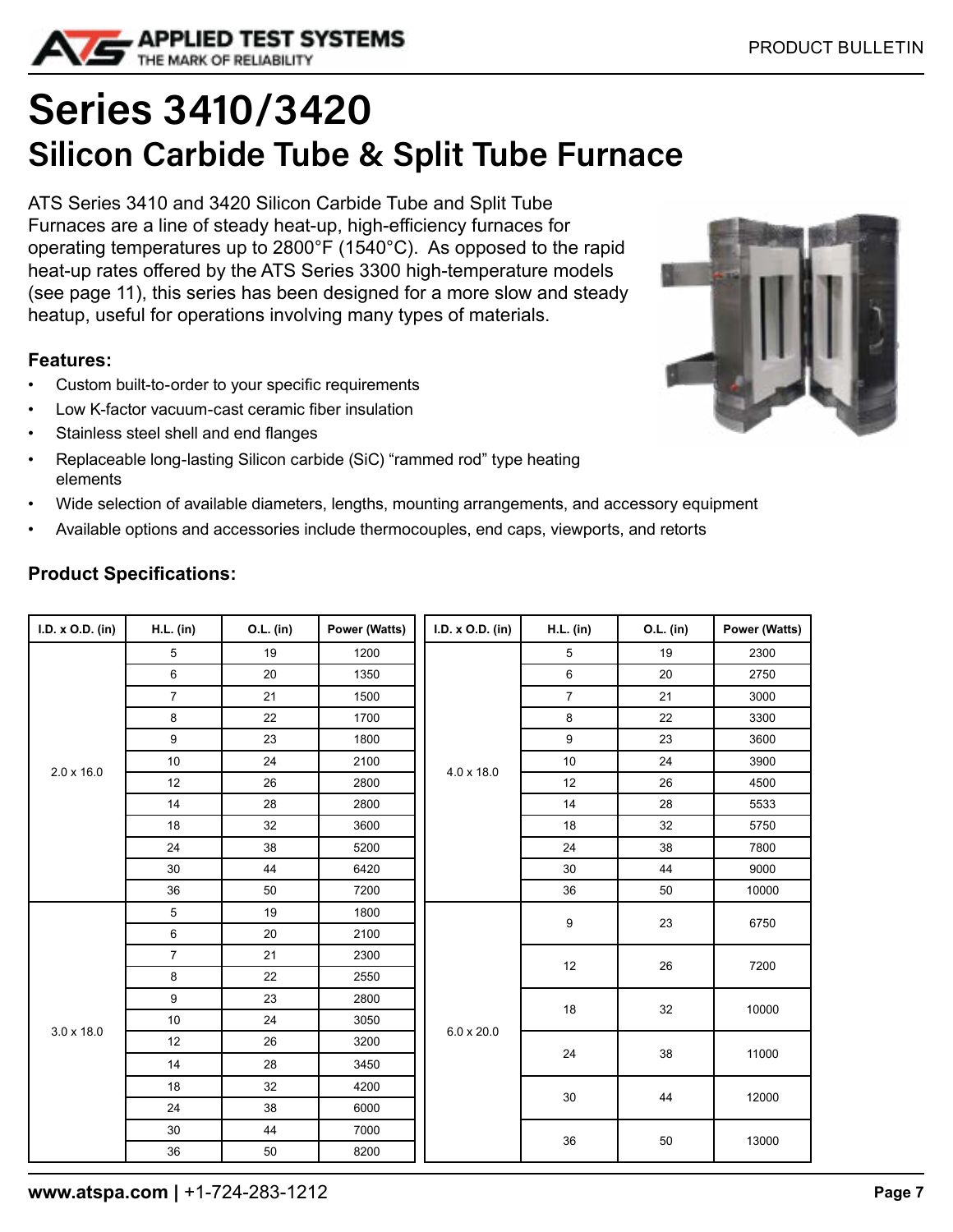<span id="page-7-0"></span>

### **Series 3450 Silicon Carbide Box Furnace**

ATS Series 3450 Slicon Carbide Box Furnaces are the box style counterpart to our Series 3410/3420 Furnaces. Capable of operating temperatures up to 2800°F (1540°C), this Series has been designed for slow and steady heatup rates with minimal temperature losses.

#### **Features:**

- Custom built-to-order to your specific requirements
- Low K-factor vacuum-cast ceramic fiber insulation
- Stainless steel shell
- Double-pivot door hinge
- Replaceable long-lasting Silicon carbide (SiC) "rammed rod" type heating elements
- Wide selection of available widths, heights, and depths, mounting arrangements, and accessory equipment
- Available options and accessories include thermocouples, viewports, gas ports, and more.

| <b>Internal Size (in)</b><br>(WxHxD) | <b>External Size (in)</b><br>(WxHxD) | Power<br>(Watts) |
|--------------------------------------|--------------------------------------|------------------|
| $4 \times 4 \times 6$                | 18 x 14.875 x 19.875                 | 1500             |
| $4 \times 4 \times 12$               | 18 x 14.875 x 25.875                 | 2100             |
| 6x6x7                                | 20 x 16.875 x 20.875                 | 2700             |
| $6 \times 6 \times 14$               | 18 x 18.5 x 23.375                   | 4400             |
| $8 \times 8 \times 9$                | 22 x 18.875 x 21.875                 | 4200             |
| 8 x 8 x 18                           | 22 x 22.375 x 27.625                 | 6800             |
| $10 \times 10 \times 11$             | 24 x 24.375 x 20.625                 | 7800             |
| $10 \times 10 \times 22$             | 24 x 21.25 x 36.625                  | 12400            |
| $10 \times 10 \times 22$             | 24 x 24.375 x 31.625                 | 11840            |
| 12 x 12 x 13                         | 26 x 23.875 x 26.875                 | 9600             |
| $12 \times 12 \times 18$             | 26 x 26.375 x 27.625                 | 12000            |
| 12 x 12 x 26                         | 26 x 26.375 x 35.625                 | 16500            |

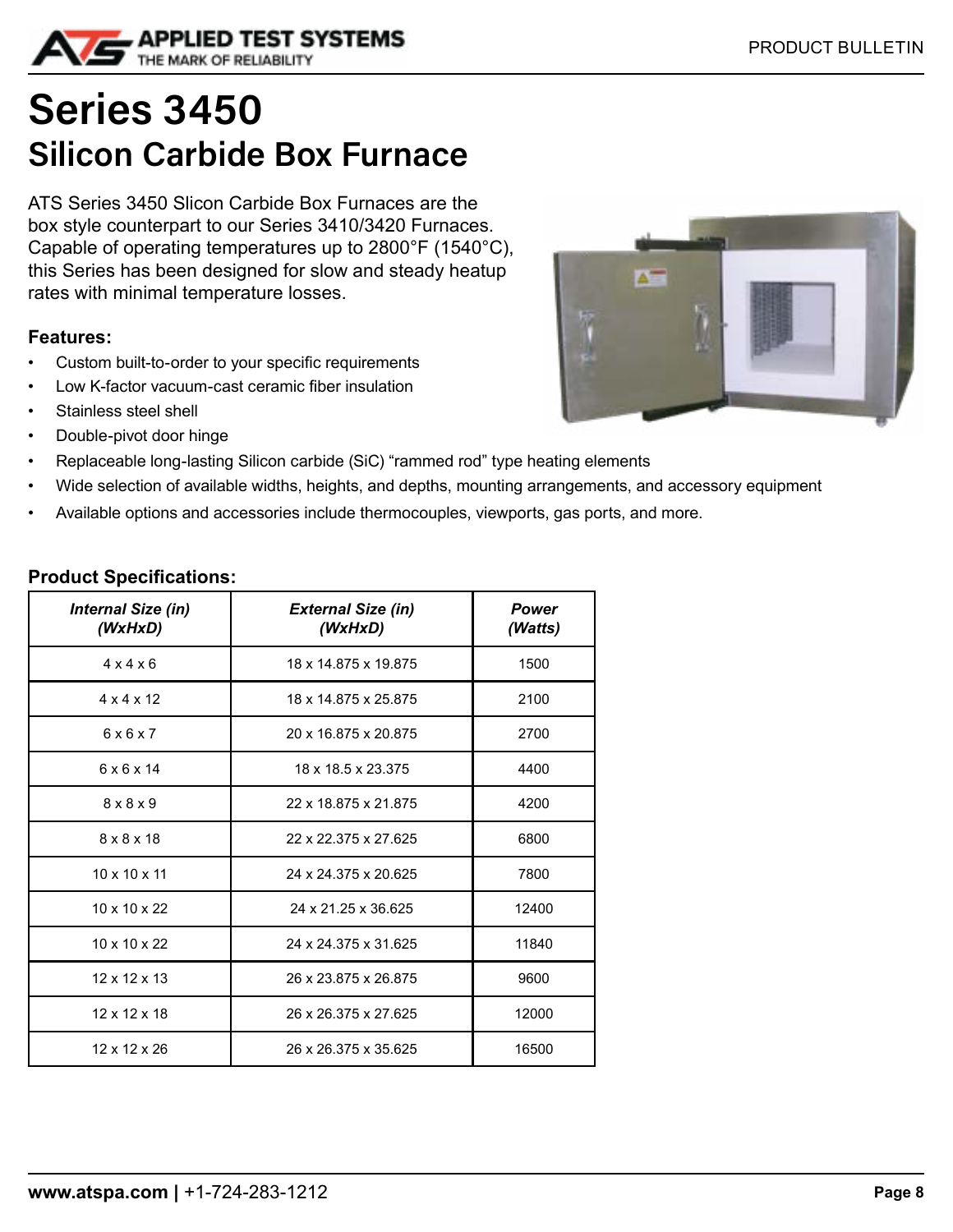<span id="page-8-0"></span>

# **Series 3310/3320 High-Temperature Tube & Split Tube Furnace**

ATS Series 3310/3320 Tube and Split Tube Furnaces are also available for your higher temperature testing needs up to 3272°F (1800°C). The series 3310 and 3320 come with Molybdenum Disilicide (MoSi2) heating elements that offer fast heat up rates and easy replacement.

#### **Features:**

- Custom built-to-order to your specific requirements
- Replacable Molybdenum Disilicide (MoSi2) heating elements
- Stainless steel shell and end flanges
- Low K-factor vacuum-cast ceramic fiber insulation
- Wide selection of available diameters, lengths, mounting arrangements, and accessory equipment
- Available options and accessories include extensometer slots and mounting flats, thermocouples, end caps and port plugs, viewports, and more.

| For Service to $2800^{\circ}$ F (1540 $^{\circ}$ C) |             |             | For Service to 3000°F (1650°C) and 3100°F (1700°C) |              |                     |             |             |                         |              |
|-----------------------------------------------------|-------------|-------------|----------------------------------------------------|--------------|---------------------|-------------|-------------|-------------------------|--------------|
| I.D. x O.D.                                         | $H.L.$ (in) | $O.L.$ (in) | <b>Power</b><br>(Watts)                            | <b>Volts</b> | I.D. x O.D.         | $H.L.$ (in) | $O.L.$ (in) | <b>Power</b><br>(Watts) | <b>Volts</b> |
|                                                     | 4.0         | 14.0"       | 1080                                               | 24           |                     | 4           | 14          | 1620                    | 36           |
|                                                     | 6.0"        | 16.0"       | 1520                                               | 34           |                     | 6           | 16          | 2280                    | 50           |
| $2.0" \times 12.0"$                                 | 8.0"        | 18.0"       | 1960                                               | 43           | $2.0" \times 14.0"$ | 8           | 18          | 2940                    | 65           |
|                                                     | 10.0"       | 20.0"       | 2400                                               | 53           |                     | 10          | 20          | 3600                    | 80           |
|                                                     | 11.0"       | 21.0"       | 2624                                               | 58           |                     | 11          | 21          | 3936                    | 87           |
|                                                     | 4.0"        | 14.0"       | 1620                                               | 36           |                     | 4           | 14          | 2160                    | 48           |
|                                                     | 6.0"        | 16.0"       | 2280                                               | 50           |                     | 6           | 16          | 3040                    | 67           |
| $4.0" \times 14.0"$                                 | 8.0         | 18.0"       | 2940                                               | 65           | $4.0" \times 16.0"$ | 8           | 18          | 3920                    | 87           |
|                                                     | 10.0"       | 20.0"       | 3600                                               | 80           |                     | 10          | 20          | 4800                    | 106          |
|                                                     | 11.0"       | 21.0"       | 3936                                               | 87           |                     | 11          | 21          | 5248                    | 116          |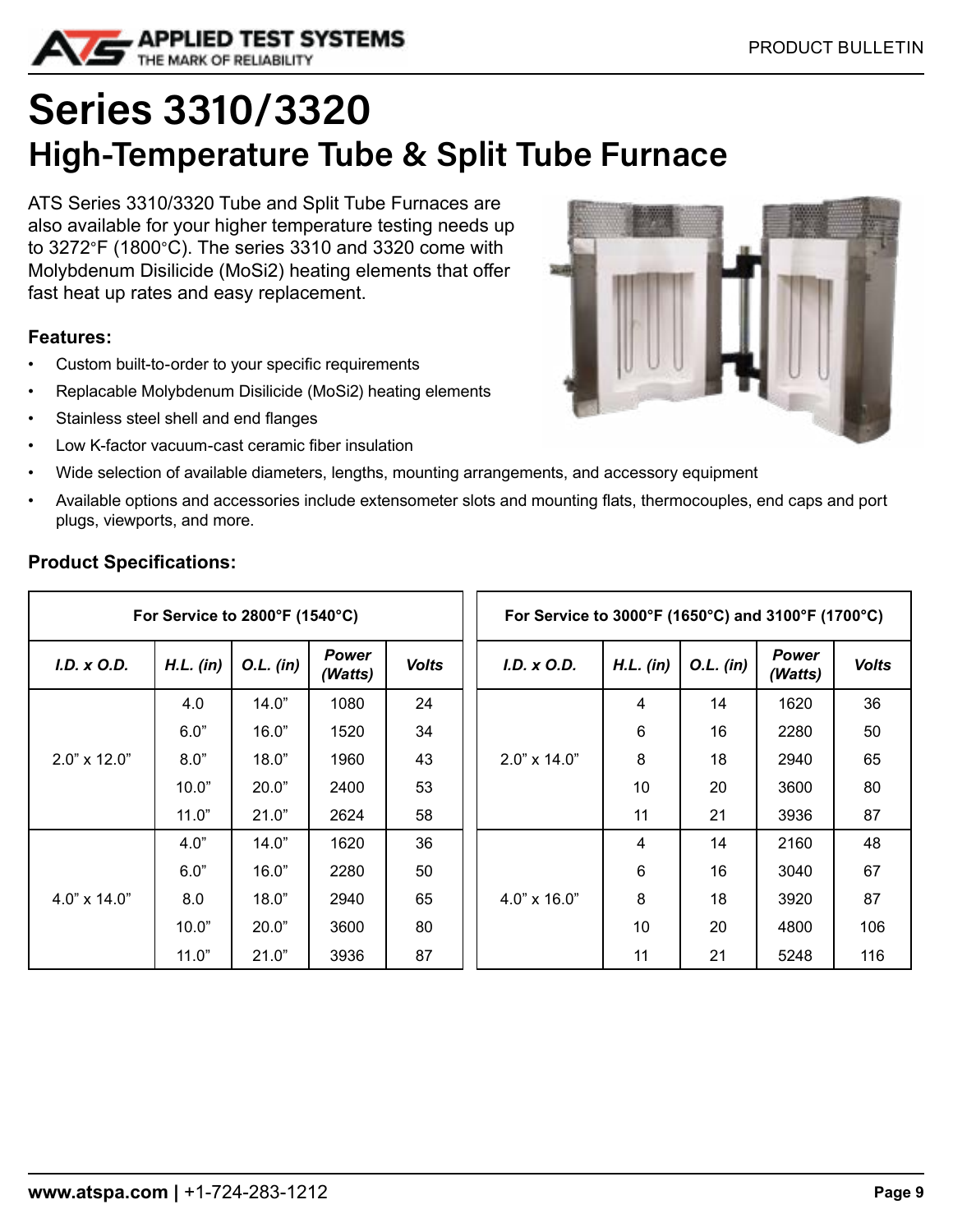<span id="page-9-0"></span>

### **Series 3330 High-Temperature Furnace**

ATS Series 3330 High-Temperature Furnaces offer an ideal lowprofile solution to restricted testing space due to specimen size or other factors. These furnaces feature highly compact construction while maintaining efficient temperature capabilities up to 3000°F (1650°C). Due to a small internal working volume, rapid heat-up and cool-down rates are attainable for testing of ceramics, metal alloys, composites, and other materials using either flat or round specimens.



- Replacable Molybdenum Disilicide (MoSi2) heating elements
- Stainless steel shell and element covers
- Low K-factor vacuum-cast ceramic fiber insulation
- Standard: One or Two Heating Zones
- Custom Zone Arrangements Available
- Available options and accessories include high-temperature extensometers, extensometer slots, thermocouples, viewports, watercooled specimen grips, and testing fixtures





| <b>Internal Size</b>  | 2 in. diameter x 2 1/2 in. length (other sizes available)                              |
|-----------------------|----------------------------------------------------------------------------------------|
| <b>External Size</b>  | 20 in. W x 9 5/8 in. D x 8 5/8 in. H (7 1/2 in. between grips) (other sizes available) |
| Mounting              | Custom to work with any testing frame                                                  |
| Elements              | Molybdenium Disilicide                                                                 |
| <b>Standard Power</b> | 2200 Watts                                                                             |
| Voltage               | 208 or 230                                                                             |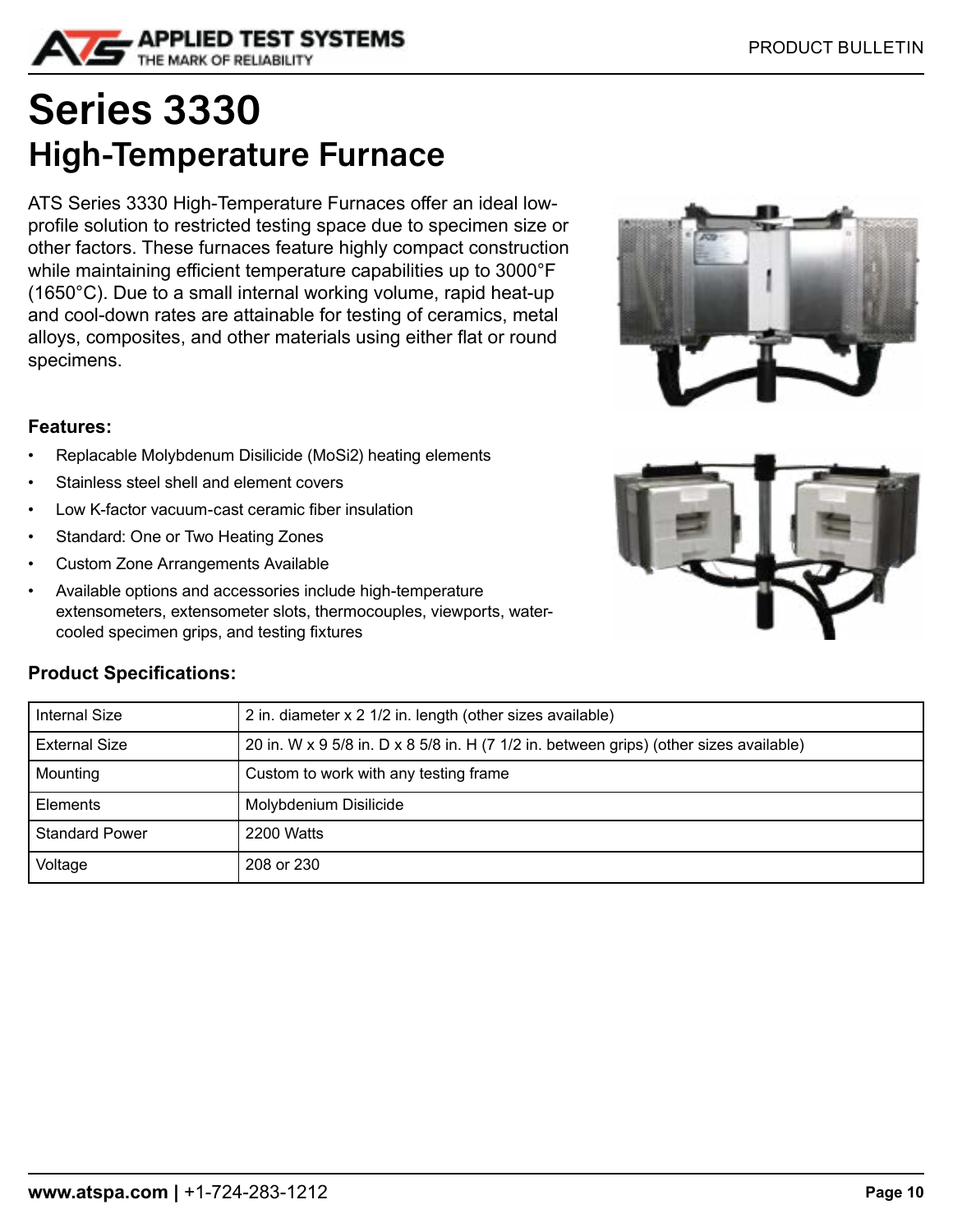<span id="page-10-0"></span>

### **Series 3350 High-Temperature Box Furnace**

ATS Series 3350 High-Temperature Box Furnaces are ATS's line of high-efficiency, rapid heat-up/cool-down laboratory chambers designed for operating temperatures up to 3272°F (1800°C). These furnaces feature a superior design and construction, with several layers and grades of insulation materials, enabling them to maintain uniform temperatures with minimal heat losses.

#### **Features**

- Custom built-to-order to your specific requirements
- Low K-factor vacuum-cast ceramic fiber insulation
- Stainless steel shell and durable interior
- Full opening front door/Double-pivot door hinge
- Replacable Molybdenum Disilicide (MoSi2) heating elements
- Wide selection of available widths, heights, and depths, mounting arrangements, and accessory equipment
- Available options and accessories include thermocouples, viewports, gas ports, and more.

| 2800°F (1540°C) and 3000°F (1650°C) |                                      |                         |              |                               | 3100°F (1700°C)                      |                         |              |
|-------------------------------------|--------------------------------------|-------------------------|--------------|-------------------------------|--------------------------------------|-------------------------|--------------|
| Internal Size (in)<br>(WxHxD)       | <b>External Size (in)</b><br>(WxHxD) | <b>Power</b><br>(Watts) | <b>Volts</b> | Internal Size (in)<br>(WxHxD) | <b>External Size (in)</b><br>(WxHxD) | <b>Power</b><br>(Watts) | <b>Volts</b> |
| $4 \times 4 \times 6$               | $16 \times 16.5 \times 17$           | 1620                    | 36           | $4 \times 4 \times 6$         | $15.5 \times 19.5 \times 16.5$       | 1620                    | 36           |
| $4 \times 4 \times 12$              | $16 \times 16.5 \times 23$           | 3240                    | 72           | $4 \times 4 \times 12$        | $15.5 \times 19.5 \times 22.5$       | 3240                    | 72           |
| 6x6x7                               | 18 x 18.5 x 19                       | 3040                    | 67           | 6x6x7                         | $17.5 \times 21.5 \times 18.5$       | 3040                    | 67           |
| $6 \times 6 \times 14$              | 18 x 18.5 x 25                       | 5320                    | 118          | $6 \times 6 \times 14$        | $17.5 \times 21.5 \times 24.5$       | 5320                    | 118          |
| $8 \times 8 \times 9$               | 20 x 20.5 x 21                       | 4900                    | 108          | $8 \times 8 \times 9$         | $19.5 \times 23.5 \times 20.5$       | 4900                    | 108          |
| 8 x 8 x 18                          | $20 \times 20.5 \times 28$           | 8820                    | 196          | 8 x 8 x 18                    | $19.5 \times 23.5 \times 28.5$       | 8820                    | 196          |
| $10 \times 10 \times 11$            | $22 \times 22.5 \times 22$           | 7200                    | 160          | $10 \times 10 \times 11$      | 21.5 x 25.5 x 22.5                   | 7200                    | 160          |
| $10 \times 10 \times 22$            | 22 x 22.5 x 32                       | 13200                   | 147          | $10 \times 10 \times 22$      | $21.5 \times 25.5 \times 32.5$       | 13200                   | 147          |
| $12 \times 12 \times 13$            | $24 \times 24.5 \times 24$           | 9184                    | 204          | $12 \times 12 \times 13$      | $23.5 \times 26.5 \times 24.5$       | 9184                    | 204          |
| 12 x 12 x 24                        | 24 x 24.5 x 36                       | 15744                   | 174          | 12 x 12 x 24                  | 23.5 x 26.5 x 36.5                   | 15744                   | 174          |

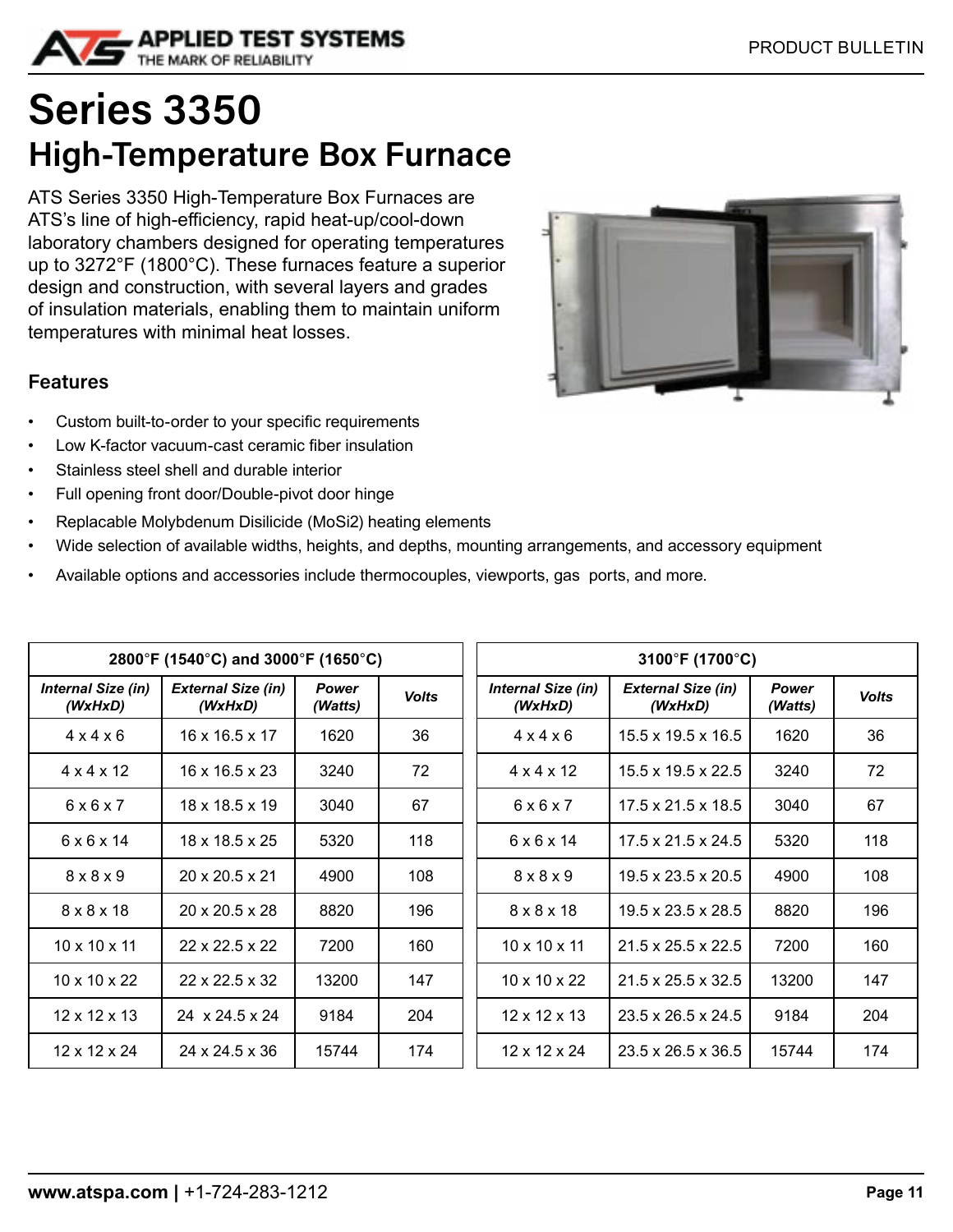<span id="page-11-0"></span>

### **Series 3350 High-Temperature Controlled Atmosphere Box Furnace**

ATS has designed and built a custom version of our standard Series 3350 High Temperature Box Furnace. Unique to this unit is its ability to hold an atmosphere – whether argon or nitrogen. The system is designed to purge the furnace of air and backfill with argon, which is delivered from a customer supplied argon tank. This design provides the customer an affordable way to operate the furnace without oxygen present, allowing them to avoid buying an additional vacuum furnace.

Capable of reaching temperatures up to 1700°C, this custom Series 3350 High Temperature Box Furnace is constructed from heavy gauge stainless steel with leveler mounts. A modified shell with water cooled seals was designed to contain the inert atmosphere, and a water manifold with valves provided independent control at each section of the furnace that require water cooling.

#### **Features:**

- Molybdenum Disilicide elements
- Single end door with hardened vacuum cast insulation
- Flow switch provides automatic power down due to flow loss
- 2-Type B thermocouple with insulator, connector, and 2-Sealing gland for power connections
- Low range relief valve, 2 psi
- Roughing Pump: 3.2 dfm with mist eliminator, valve, and gauge
- 2-Gas Ports: 1/4 in. dia., inlet and outlet
- Optional load train ports for use on tensile testing machines

| Internal Dimensions        | 10 in. W x 10 in. H x 11 in. D (other sizes available)                                     |
|----------------------------|--------------------------------------------------------------------------------------------|
| <b>External Dimensions</b> | $\vert$ 21.5 in. W x 25.5 in. H x 22.5 in. D (other sizes available)                       |
| <b>Power Requirements</b>  | 7200 Watts - Unit must run on 160 VAC @ 45 amps and requires a current limiting device for |
|                            | control.                                                                                   |



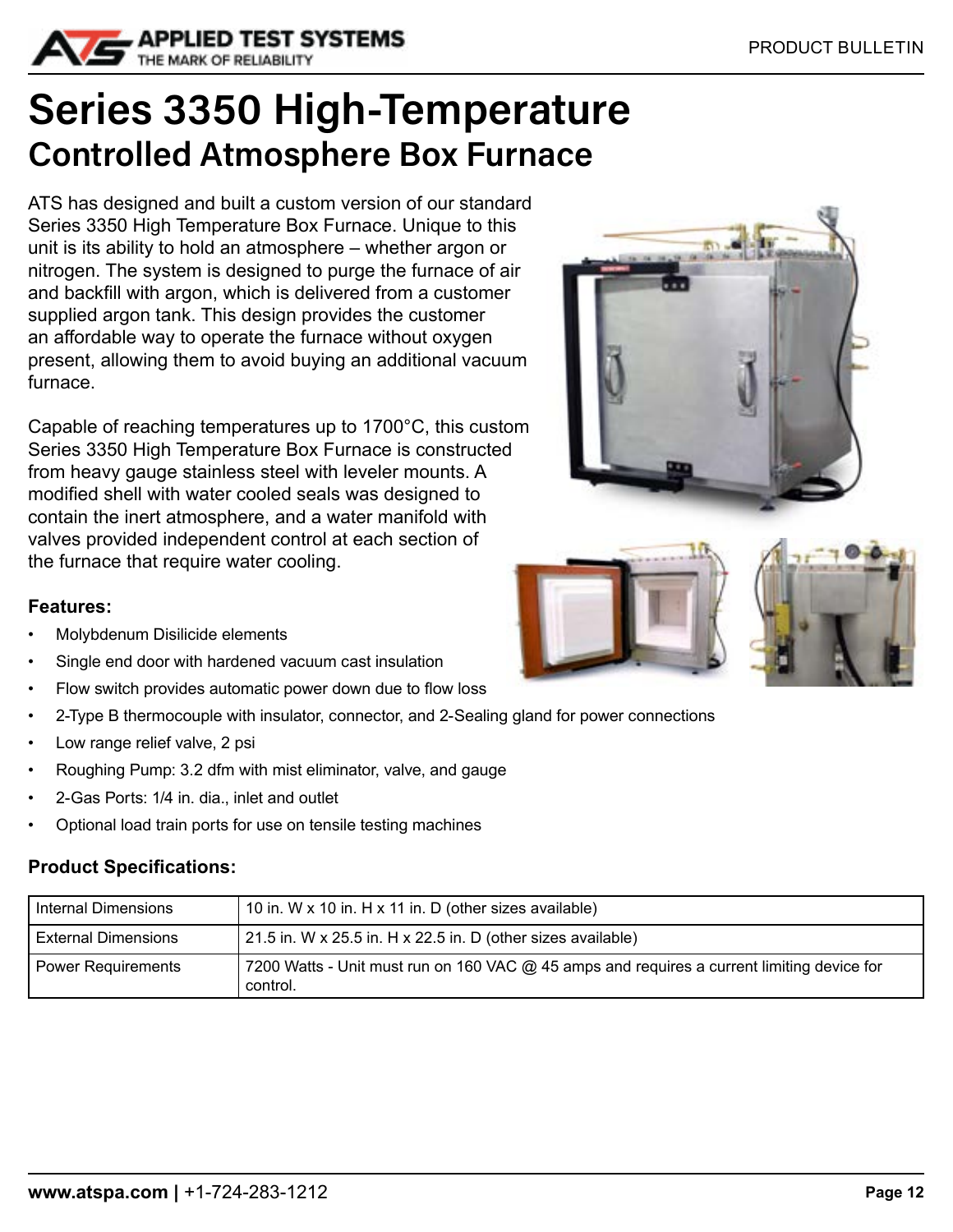<span id="page-12-0"></span>

### **Furnace Accessories**

- **• Thermocouple Assemblies (see page 14)**
	- Single Bracket
	- Duplex Bracket
	- Spring-Loaded
	- Sealed
- **• Removable End Caps**
	- Port plugs
- **• Ports**
	- Viewports
	- Gas Inlet and Outlet ports
	- Explosion ports
	- Purging ports
	- Cooling and Vent ports
	- Load Train ports
- **• Extensometer Ports and Slots**
- **• Zone Dividers**
- **• Element Protection Shields**
- **• Perforated Heat Shields**
- **• Sealed Terminal Covers**
- **• Heat Equalizing Blocks**
- **• Sealed Retort Assemblies**
- **• Special Door Hinges**
	- Removable
	- Offset
	- Double-pivot
- **• Various Mounting Arragements (see pages 15 and 16)**
- **• Temperature Controllers (see page 18)**





**Endcaps Temperature Sensor Quartz Viewports**









**Port Plug <b>Zone Dividers Heat Equalizing AMPCO® Block**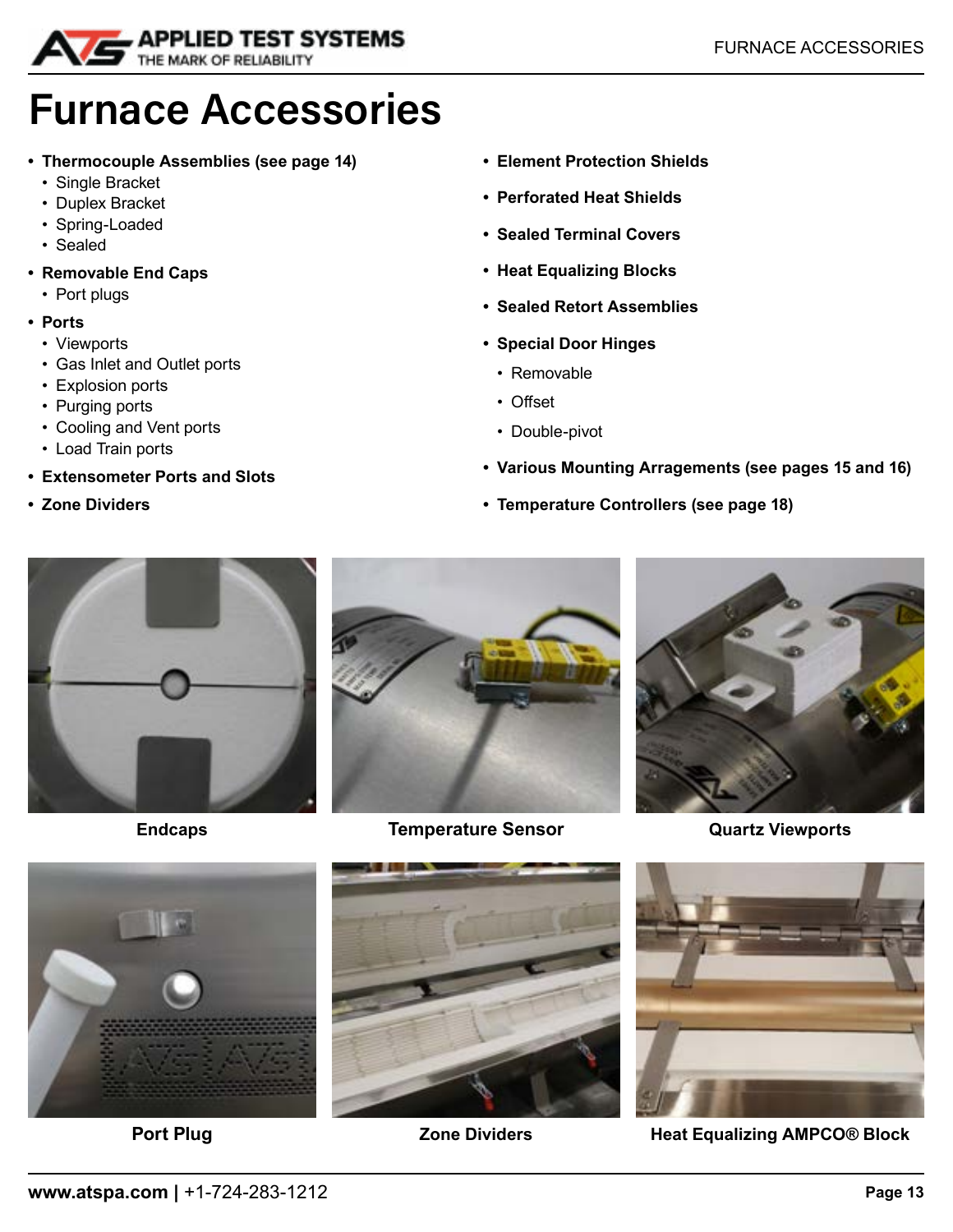<span id="page-13-0"></span>

# **Furnace Accessories**

#### **Thermocouple Assemblies**

Furnaces from ATS can be equipped with a number of different thermocouple types in a variety of mounting configurations. Thermocouple connectors feature standard ANSI color coding and are available in types J, K, B, R, S, and Platinel-II. Common mounting configurations include single connector with mounting bracket, duplex connector with mounting bracket, spring-loaded for constant contact with a reactor or other vessel, and sealed for use in controlled-atmosphere furnaces, retorts, etc.

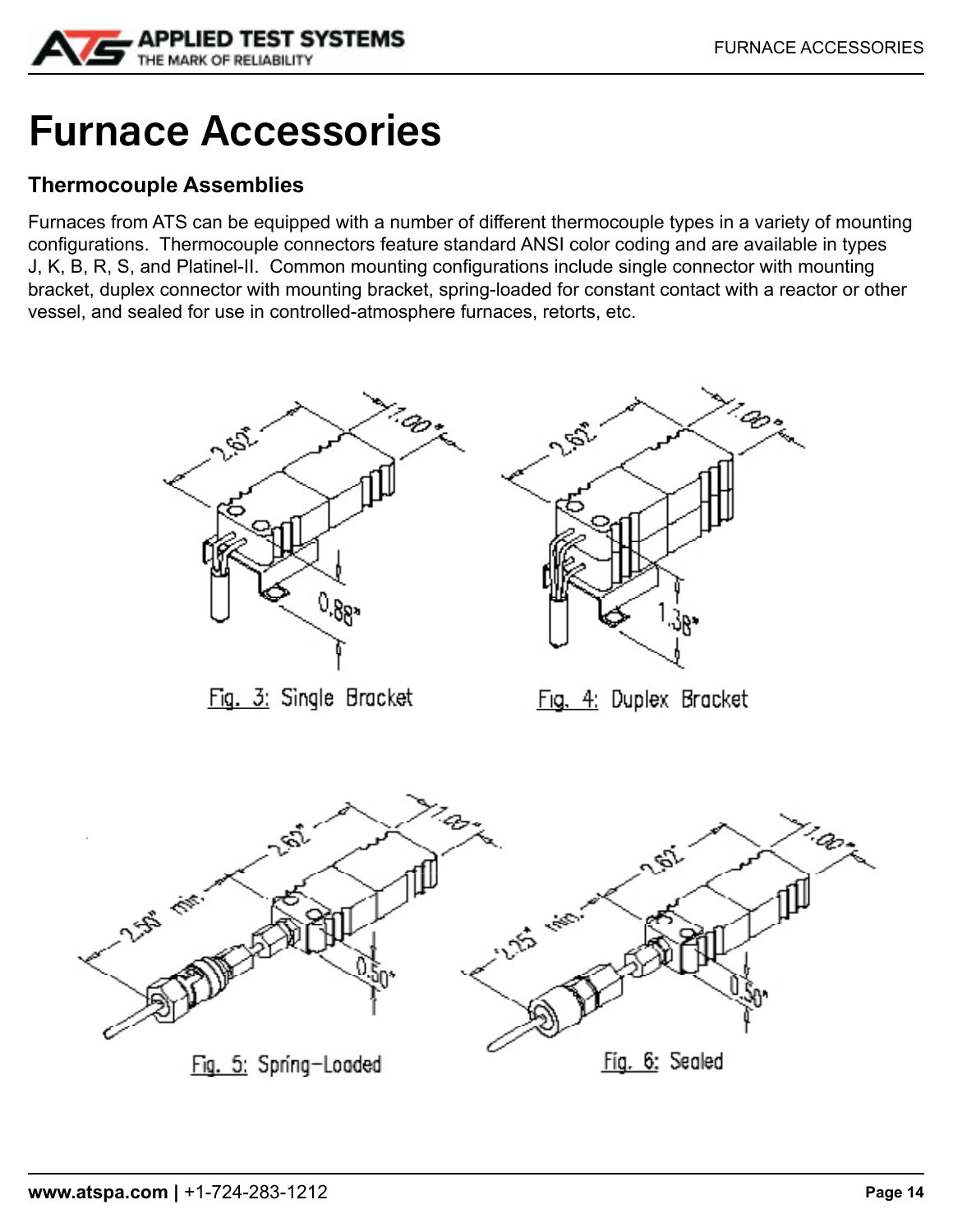<span id="page-14-0"></span>

# **Furnace Mounting**

ATS furnaces may be used in a laboratory or mounted onto a materials testing machine for various testing applications. We offer a variety of mounting options to meet your laboratory needs.

- **• Standard Support Brackets**
	- Vertical Use
	- Horizontal Use with Leg Levelers
- **• Laboratory Support Plates**
- **• Tube Furnace Mounting Brackets**
	- Designed to fit furnace bars
- **• Laboratory Baseplates**
	- Includes Leg Levelers
	- Designed with furnace bar
	- Optional Port
- **• Vertical Support Stands**
	- Designed with furnace bar
	- Frame Clamps
- **• UTM Baseplate Mounting Assembly (see page 15)**
- **• Vertical Support Columns (see page 15)**
	- Single Pivot Mounting Assembly
	- Double Pivot Mounting Assembly
	- Dual Double Pivot Mounting Assembly
- **• Structural Frames (see page 15)**
	- Single Pivot Mounting Assembly
	- Double Pivot Mounting Assembly
	- Dual Double Pivot Mounting Assembly



**Tube Furnace**



**Support Brackets**





**Mounting Brackets Laboratory Baseplate Vertical Support Stand**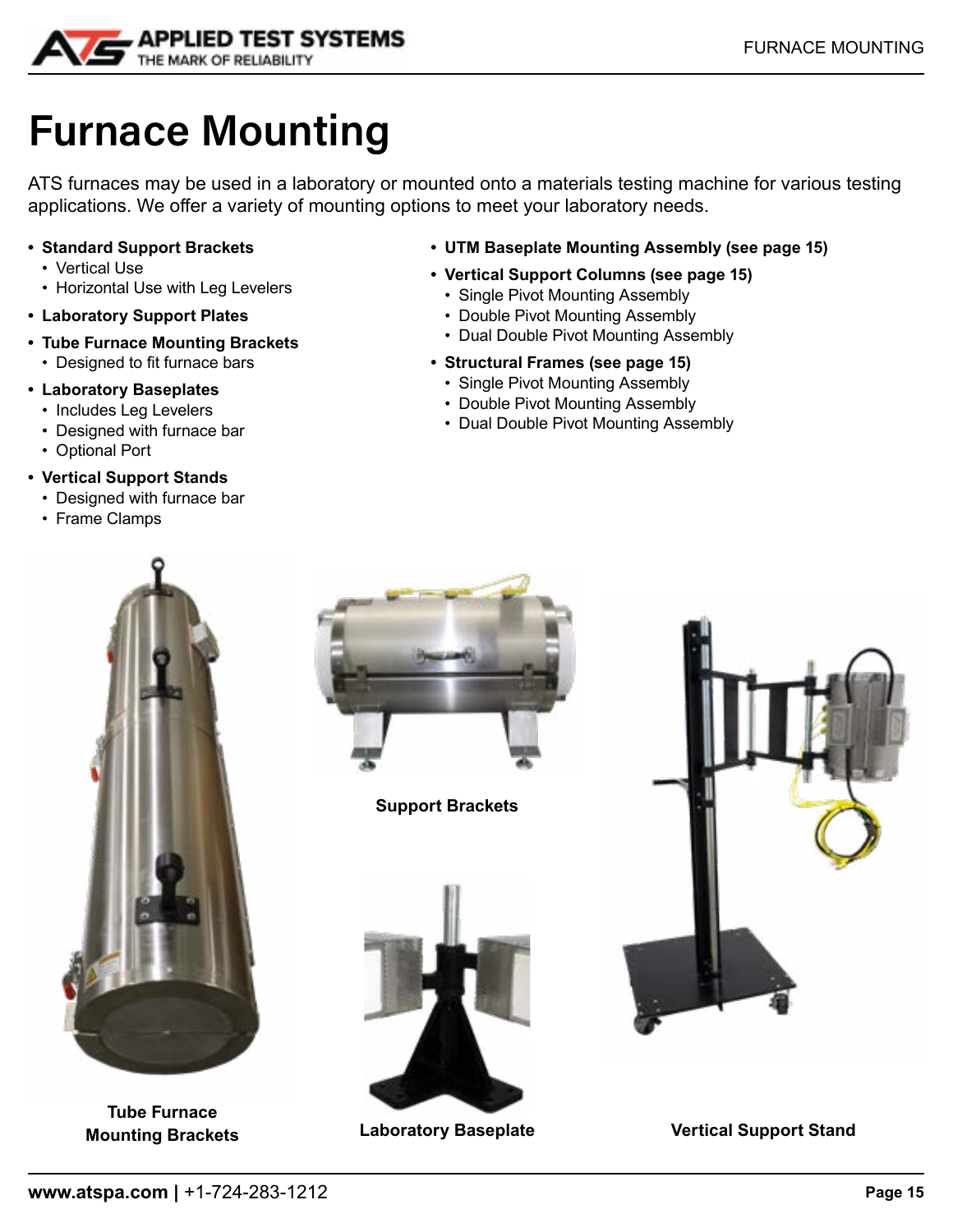

#### **UTM Baseplate Mounting Assembly**



**Vertical Support Columns Structural Frames**



**Single Pivot Mounting Assembly**



**Double Pivot Mounting Assembly**



**Dual Double Pivot Mounting Assembly**



**Single Pivot Mounting Assembly**



**Double Pivot Mounting Assembly**



**Dual Double Pivot Mounting Assembly**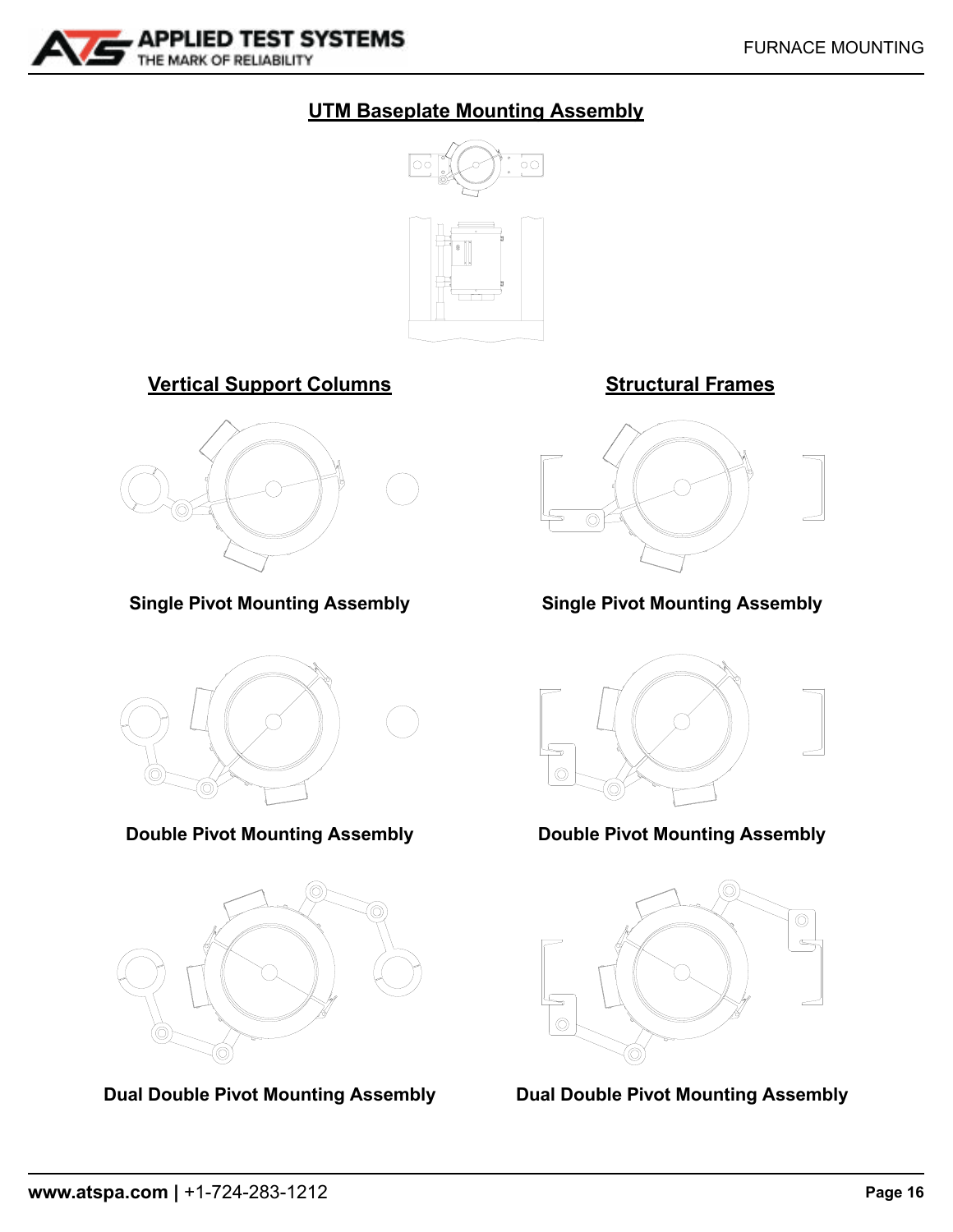<span id="page-16-0"></span>

# **Custom Furnace Examples**

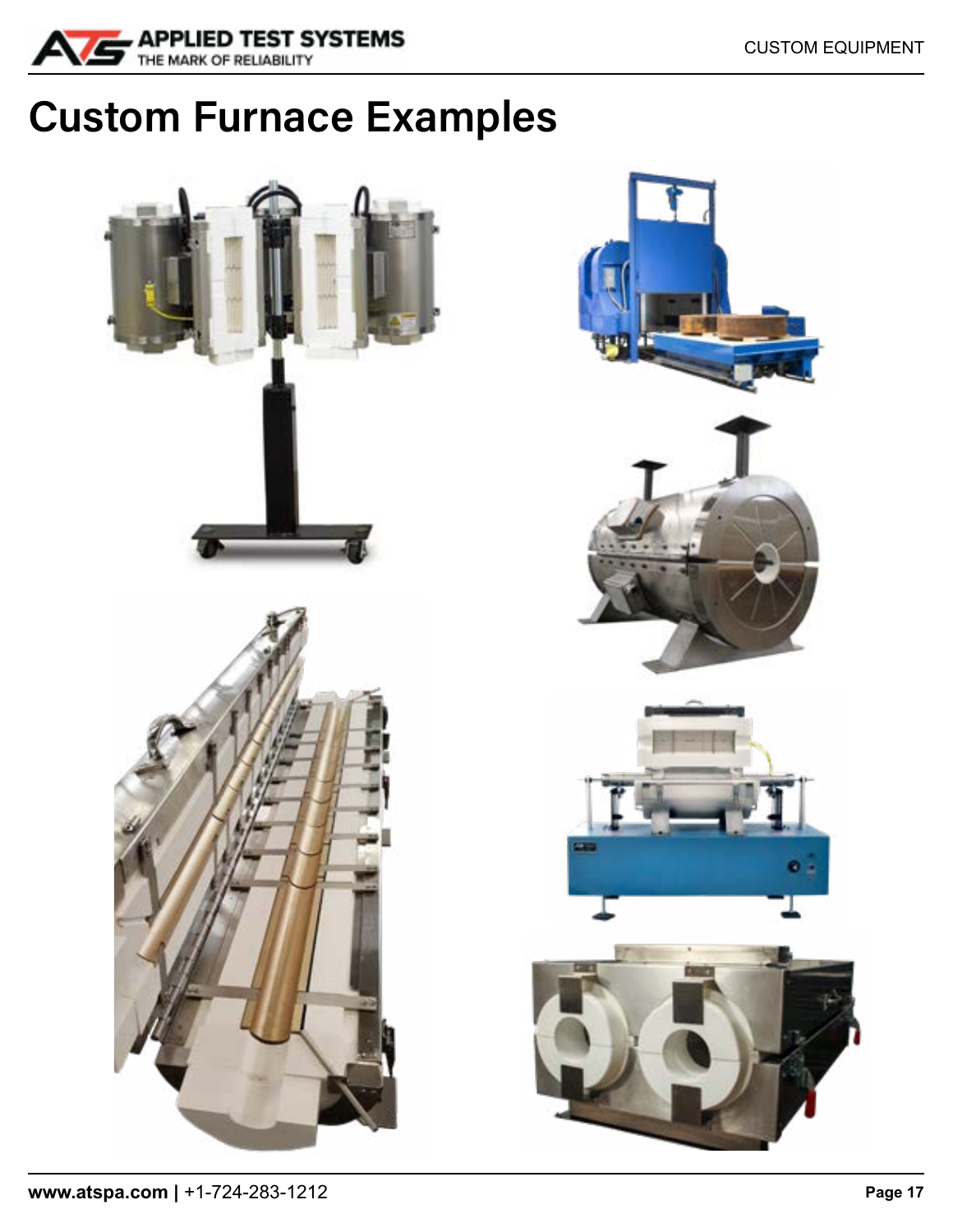<span id="page-17-0"></span>

# **Temperature Control Systems**

A furnace can only be as precise as its control system. ATS prioritizes providing complete, accurate temperature control systems using only the highest-quality components. ATS control systems have been selected for their accuracy, versatility, and reliability. Custom control systems are also available using any major-brand temperature controller, including Watlow, Eurotherm, and others upon request.